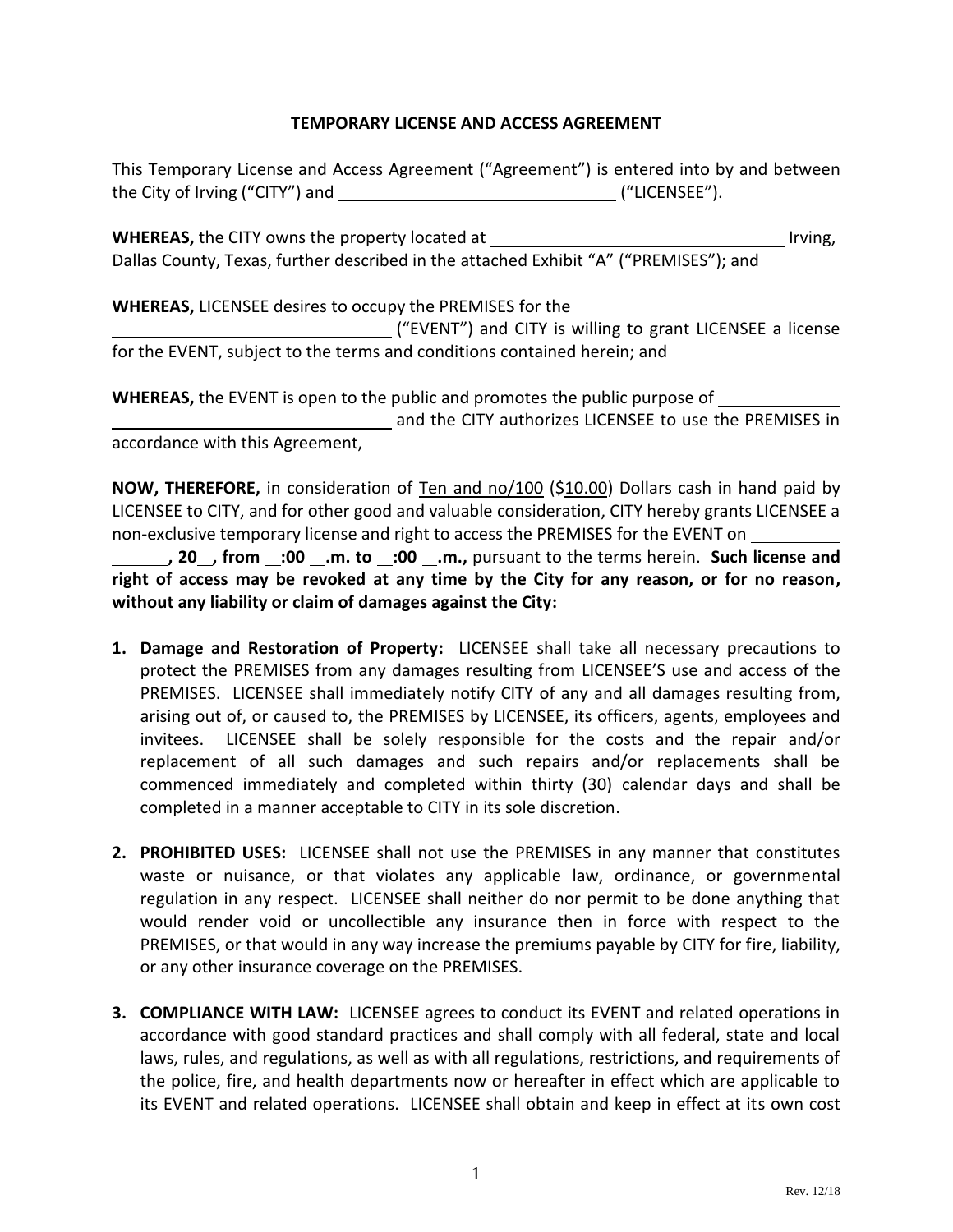and expense all licenses, permits, and taxes incurred or required in connection with this Agreement and its EVENT and related operations hereunder. **LICENSEE hereby confirms and understands that this Agreement is for the use of the CITY's property only and does not serve as an event permit or approval for any event. LICENSEE is responsible to secure all appropriate event permits.** 

- **4. NON-EXCLUSIVE:** This Agreement is not exclusive and the CITY reserves the right to go on or across, and to permit others to go on and across, the PREMISES for any purpose whatsoever and to conduct any operations or activities that the CITY may desire.
- **5. NO WARRANTY/PREMISES ACCEPTED AS/IS:** This Agreement is made by the CITY without any warranty of title, either express or implied, concerning the PREMISES. LICENSEE agrees that it is taking the PREMISES in its current "AS IS" condition, with no representations or warranties of any nature whatsoever by the CITY. LICENSEE acknowledges that LICENSEE has inspected the PREMISES and is thoroughly familiar with its condition, and LICENSEE hereby accepts the PREMISES in its present condition for its intended use by LICENSEE. No person acting on behalf of CITY is authorized to make, and by execution hereof, LICENSEE acknowledges that no person has made any representations, agreement, statement, warranty, guarantee or promise regarding the PREMISES or the use contemplated herein or the zoning, construction, physical condition or other status of the PREMISES, except as may be expressly set forth in this Agreement. No representation, warranty, agreement, statement, guarantee or promise, if any, made by any person acting on behalf of CITY which is not contained in this Agreement will be valid or binding on CITY.
- **6. NOTICE:** Prior to the time LICENSEE is entitled to any license or right of access to or use of the PREMISES for any activity, LICENSEE shall deliver two (2) signed copies of this Agreement to the attention of Walter Thomas, Capital Improvement Program Department/ Real Estate, 825 W. Irving Boulevard, Irving, Texas 75060.
- **7. INDEMNIFICATION AND INSURANCE:** LICENSEE shall execute the Indemnification Agreement attached hereto and made a part hereof as Exhibit "C" and keep in force all required insurance coverages as stipulated from time to time by the CITY. The current insurance requirements are attached hereto and incorporated herein as Exhibit "B".

**LICENSEE COVENANTS AND AGREES THAT CITY SHALL IN NO WAY NOR UNDER ANY CIRCUMSTANCES BE RESPONSIBLE FOR ANY PROPERTY BELONGING TO LICENSEE, ITS MEMBERS, EMPLOYEES, AGENTS, CONTRACTORS, SUBCONTRACTORS, INVITEES, LICENSEES, OR TRESPASSERS, WHICH MAY BE STOLEN, DESTROYED, OR IN ANY WAY DAMAGED, AND LICENSEE HEREBY INDEMNIFIES AND HOLDS HARMLESS CITY FROM AND AGAINST ANY AND ALL SUCH CLAIMS. THE CITY DOES NOT GUARANTEE POLICE PROTECTION AND WILL NOT BE LIABLE FOR ANY LOSS OR DAMAGE SUSTAINED BY LICENSEE, ITS MEMBERS, EMPLOYEES, AGENTS, CONTRACTORS, SUBCONTRACTORS, INVITEES, LICENSEES, OR TRESPASSERS ON ANY OF THE PREMISES.**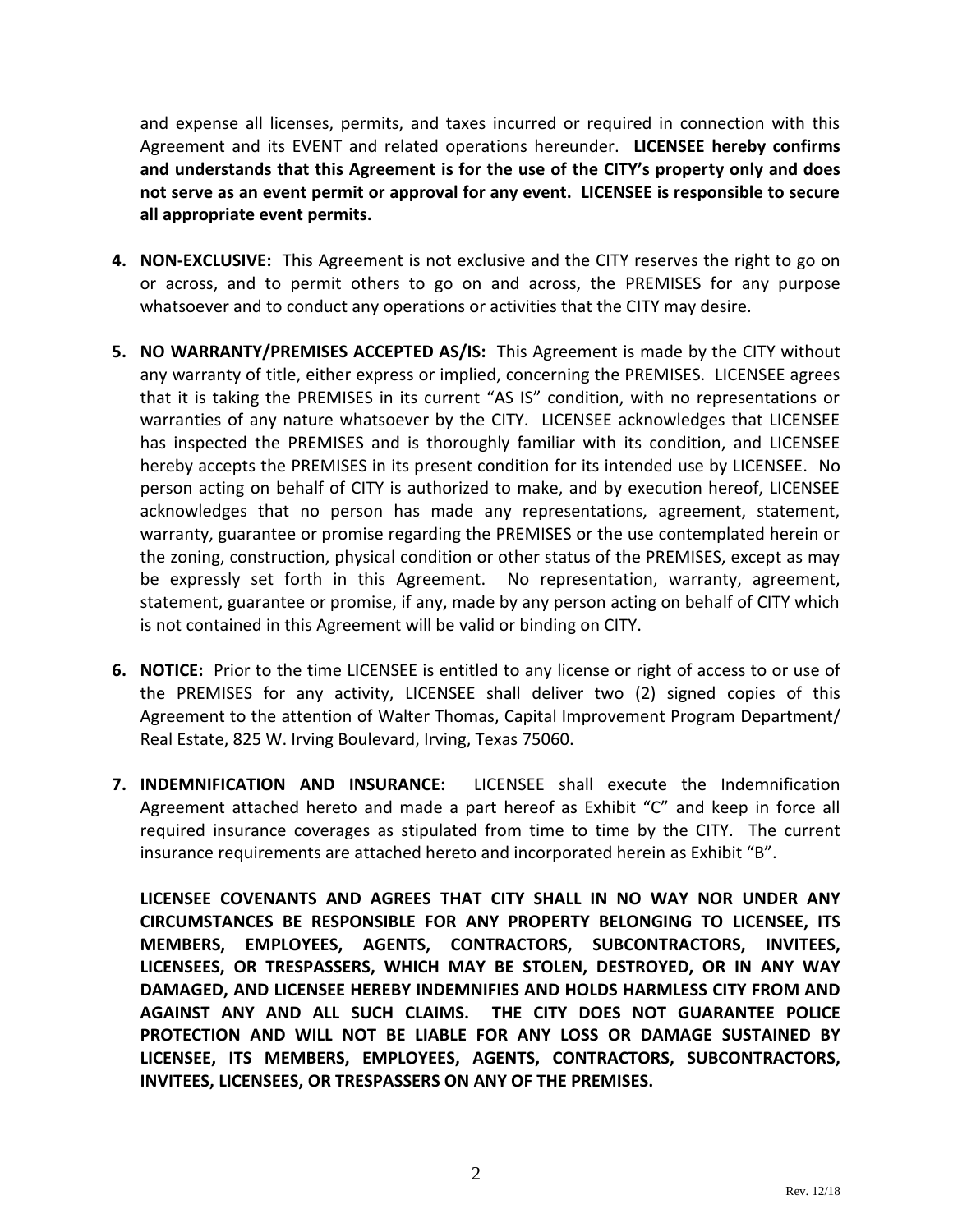- **8. LIABILITY:** LICENSEE shall hold CITY harmless from liability resulting from the negligent acts or omissions of CITY, its agents or employees pertaining to the activities to be carried out pursuant to the obligations of this Agreement; provided, however that CITY shall not hold LICENSEE harmless from claims arising out of the negligence or willful malfeasance of CITY, its officers, agents, or employees, or any person or entity not subject to CITY'S supervision or control.
- **9. CLEANUP AND REPAIR:** LICENSEE may coordinate with CITY for permission to enter the PREMISES for the limited purposes of cleaning or repairing the PREMISES in preparation for the EVENT, as well as any cleaning or repairing of the PREMISES after the EVENT. LICENSEE shall clean, repair, and return the PREMISES to the condition in which it existed immediately prior to LICENSEE'S occupancy pursuant to this Agreement, such cleaning and repair shall be completed in a manner acceptable to the CITY in its sole discretion.
- **10. NO ASSIGNMENT:** LICENSEE may not assign or transfer any rights or interest in this Agreement without the written consent of the CITY, and any such attempted transfer without written consent shall be void.
- **11. SEVERABILITY:** In the event that any of the covenants, agreements, terms or provisions contained in this Agreement shall be invalid, illegal or unenforceable in any respect, the validity of the remaining covenants, agreements, terms or provisions contained herein shall be in no way affected, prejudiced or disturbed thereby.
- **12. ENTIRE AGREEMENT:** This written instrument constitutes the entire Agreement by the parties hereto concerning this Agreement, and the obligation of the parties and any prior or contemporaneous oral or written agreement that purports to vary from the terms hereof shall be void. This Agreement cannot be modified or amended without the written consent of all the parties hereto and attached and made a part of this Agreement.
- **13. VENUE:** This Agreement shall be governed by the laws of the State of Texas. Venue for any action brought to interpret or enforce, or arising out of or incident to, the terms of this Agreement shall be in Dallas County, Texas or the United States District Court for the Northern District of Texas, Dallas Division.
- **14. GOVERNMENTAL FUNCTIONS AND IMMUNITIES:** LICENSEE hereby acknowledges and agrees that CITY is entering into this Agreement pursuant to its governmental functions in the interest of the health, safety, and welfare of the general public, and that nothing contained in this Agreement shall be construed as constituting a waiver of CITY's governmental immunity from suit or liability, which is expressly reserved to the extent allowed by law. The parties hereby acknowledge and agree that this is not an Agreement for goods or services; however, to the extent this Agreement is subject to the provisions of Subchapter I of Chapter 271, TEXAS LOCAL GOVERNMENT CODE, as amended, the CITY's immunity from suit is waived only as set forth in Subchapter I of Chapter 271, TEXAS LOCAL GOVERNMENT CODE. Further, the parties agree that this Agreement is made subject to all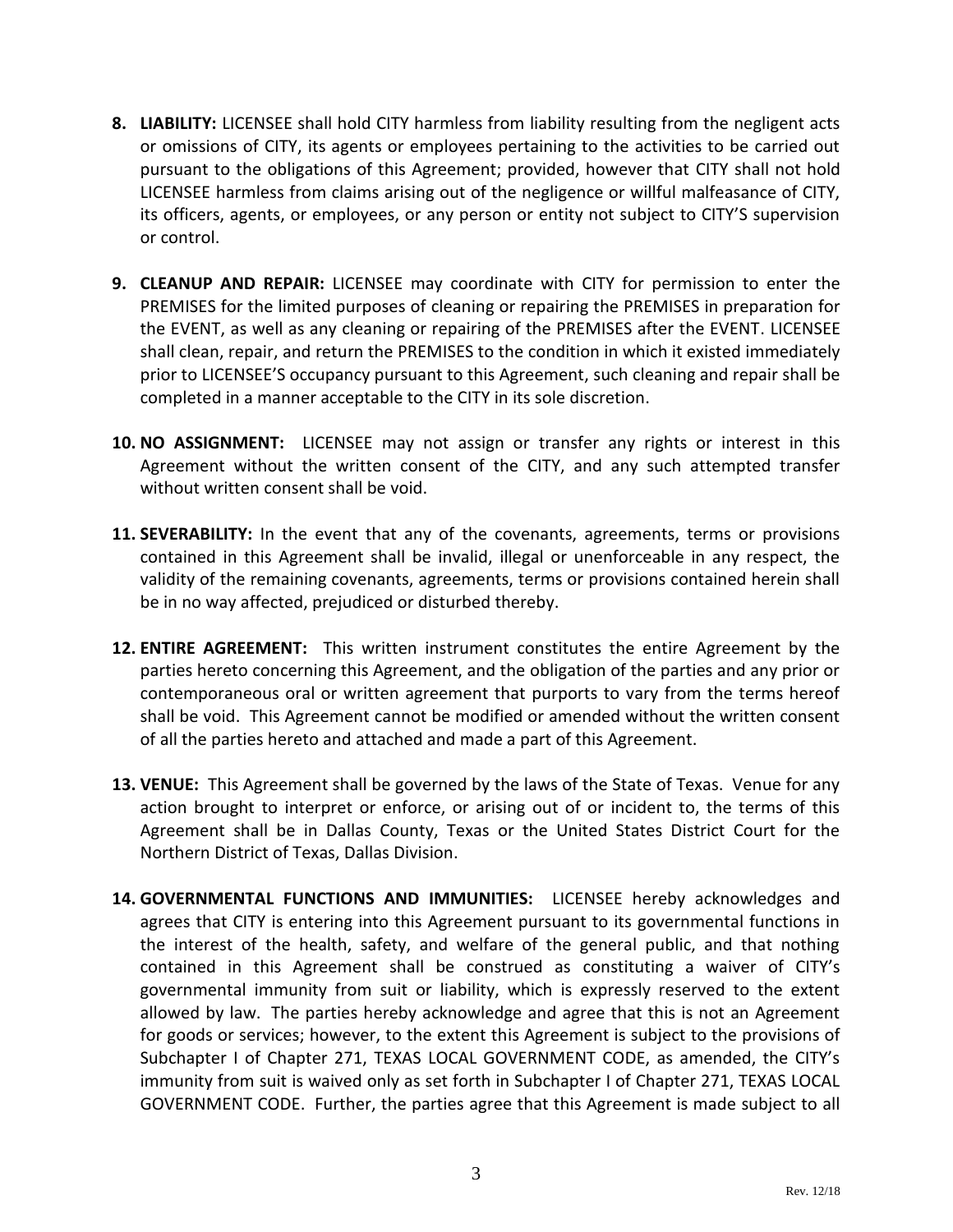applicable provisions of the Texas Civil Practices and Remedies Code ("CPRC"), including but not limited to all defenses, limitations, and exceptions to the limited waiver of immunity from liability provided in CPRC Chapter 101 and Chapter 75.

**15. COMPLETE AGREEMENT:** This agreement and the exhibits hereto constitute the final and complete agreement, and supersede all prior correspondence, memoranda or agreements between the parties relating to the subject matter thereof. This Agreement cannot be changed or modified other than by a written agreement executed by both parties. Nothing in this agreement shall be deemed to create or constitute a partnership, joint venture, or relationship of principal and agent between the parties.

By executing this Agreement, LICENSEE agrees to and accepts the terms, conditions and provisions provided herein.

| EXECUTED on this day of         | , 20                               |
|---------------------------------|------------------------------------|
| CITY:                           | LICENSEE:                          |
| <b>CITY OF IRVING, TEXAS</b>    |                                    |
| Richard H. Stopfer, Mayor       | Name & Title                       |
| APPROVED AS TO FORM:            | LICENSEE'S ADDRESS & PHONE NUMBER: |
| Kuruvilla Oommen, City Attorney | Tlf:                               |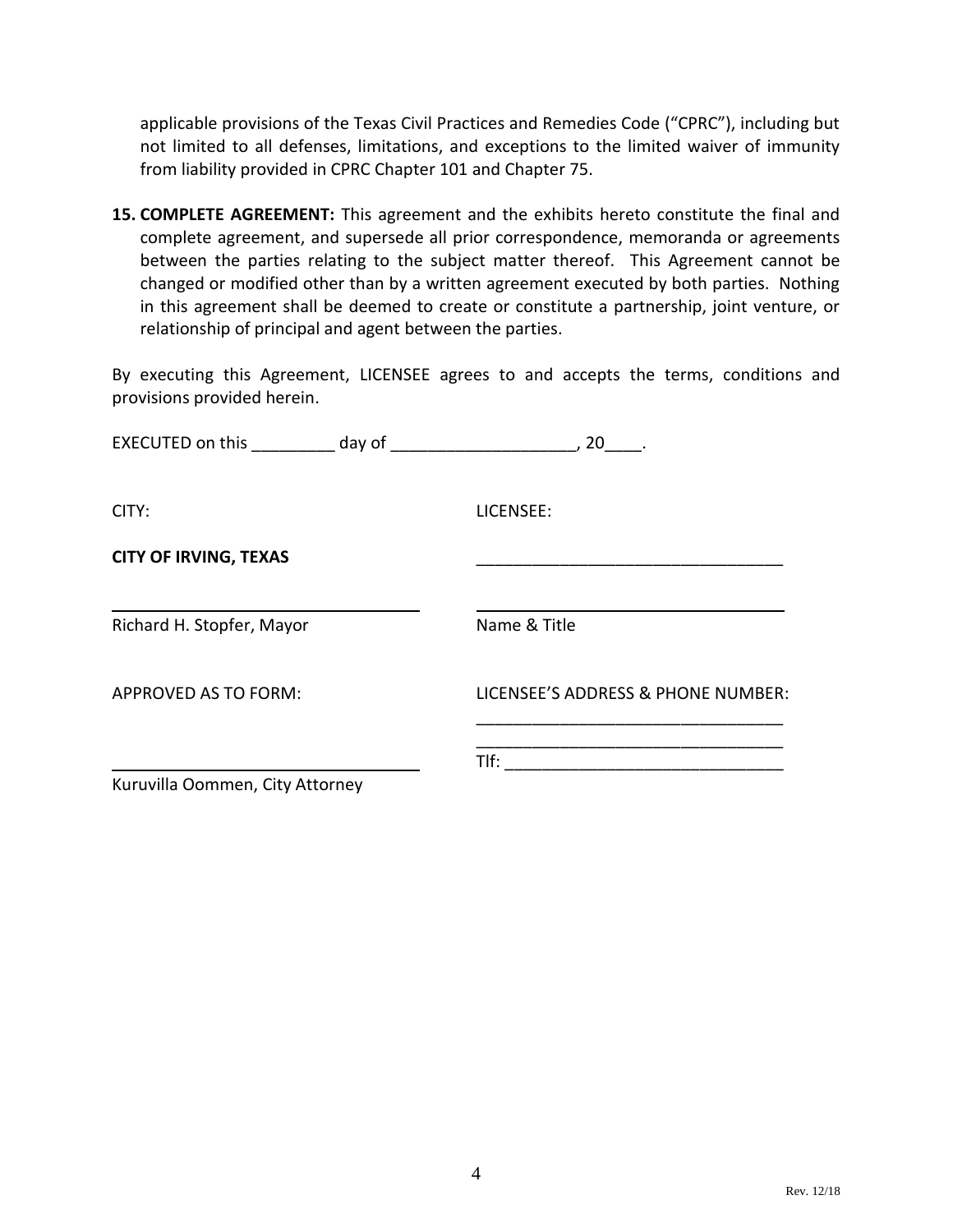# **EXHIBIT A**

## **LEGAL DESCRIPTION OF PREMISES**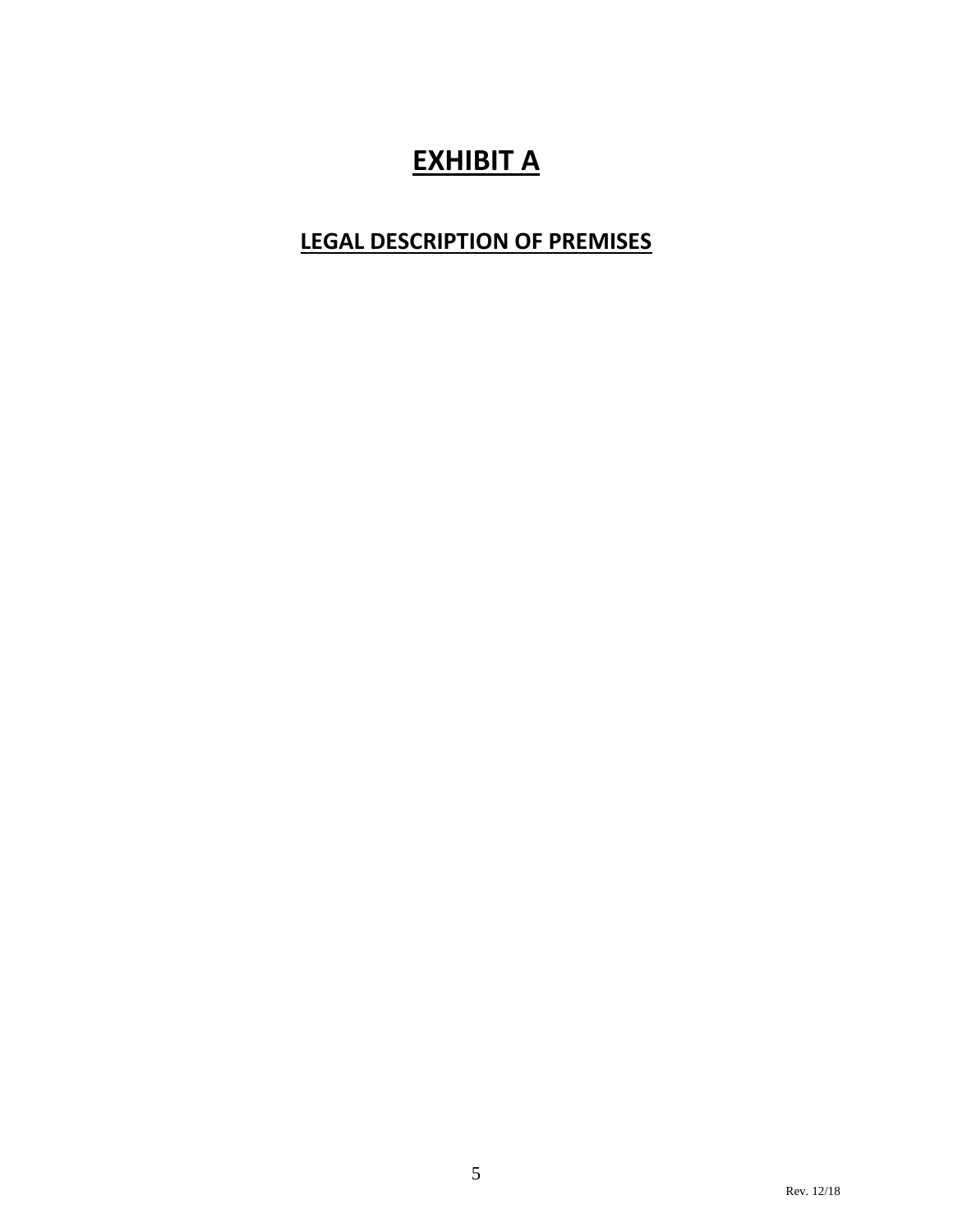### **EXHIBIT B**

#### **INSURANCE**

The Licensee at his own expense shall purchase, maintain and keep in force during the life of this Agreement, adequate insurance that will protect the Licensee and/or any Additional Insured from claims which may arise out of or result from the Event and related operations under this Agreement. The insurance required shall provide adequate protections from all claims, whether such operations be by the Licensee or by any Additional Insured or by any Subcontractor or by anyone directly or indirectly employed by any of them, or by anyone whose acts of any of them may be liable and from any special hazards, which may be encountered in the performance of this Agreement in the amounts as shown below in sub-paragraph (A). The Licensee shall provide the following:

A. Insurance and Amount: The Licensee shall furnish and maintain during the life of the Agreement adequate Worker's Compensation and Commercial General Liability (Public) Insurance in such amounts as follows:

| <b>Type of Insurance</b>     | <b>Amount</b>                                |  |  |
|------------------------------|----------------------------------------------|--|--|
| <b>Worker's Compensation</b> | Statutory Limit as set forth in the Worker's |  |  |
|                              | Compensation Act.                            |  |  |
| <b>Employers Liability</b>   | \$500,000 Each Accident                      |  |  |
|                              | \$500,000 Disease Per Employee               |  |  |
|                              | \$500,000 Disease Policy Limit               |  |  |
| <b>Commercial General</b>    | \$1,000,000 Per Occurrence                   |  |  |
| Liability (Public)           | \$1,000,000 Aggregate                        |  |  |
|                              | \$1,000,000 Products & Completed Operations  |  |  |
|                              | Aggregate                                    |  |  |

- B. Additional Insured: The City of Irving shall be an additional insured on the Commercial General Liability (Public) Insurance Policy furnished by the Licensee.
- C. Premiums and Assessments: Companies issuing the insurance policies shall have no recourse against the City for payment of any premiums or assessments for any deductibles which are at the sole responsibility and risk or the Licensee.
- D. Certificate of Insurance: Proof that the insurance is in force shall be furnished to the City on City of Irving Standard Certificate of Insurance Forms; or at the option of the City, proof of insurance may be accepted on the ACORD form.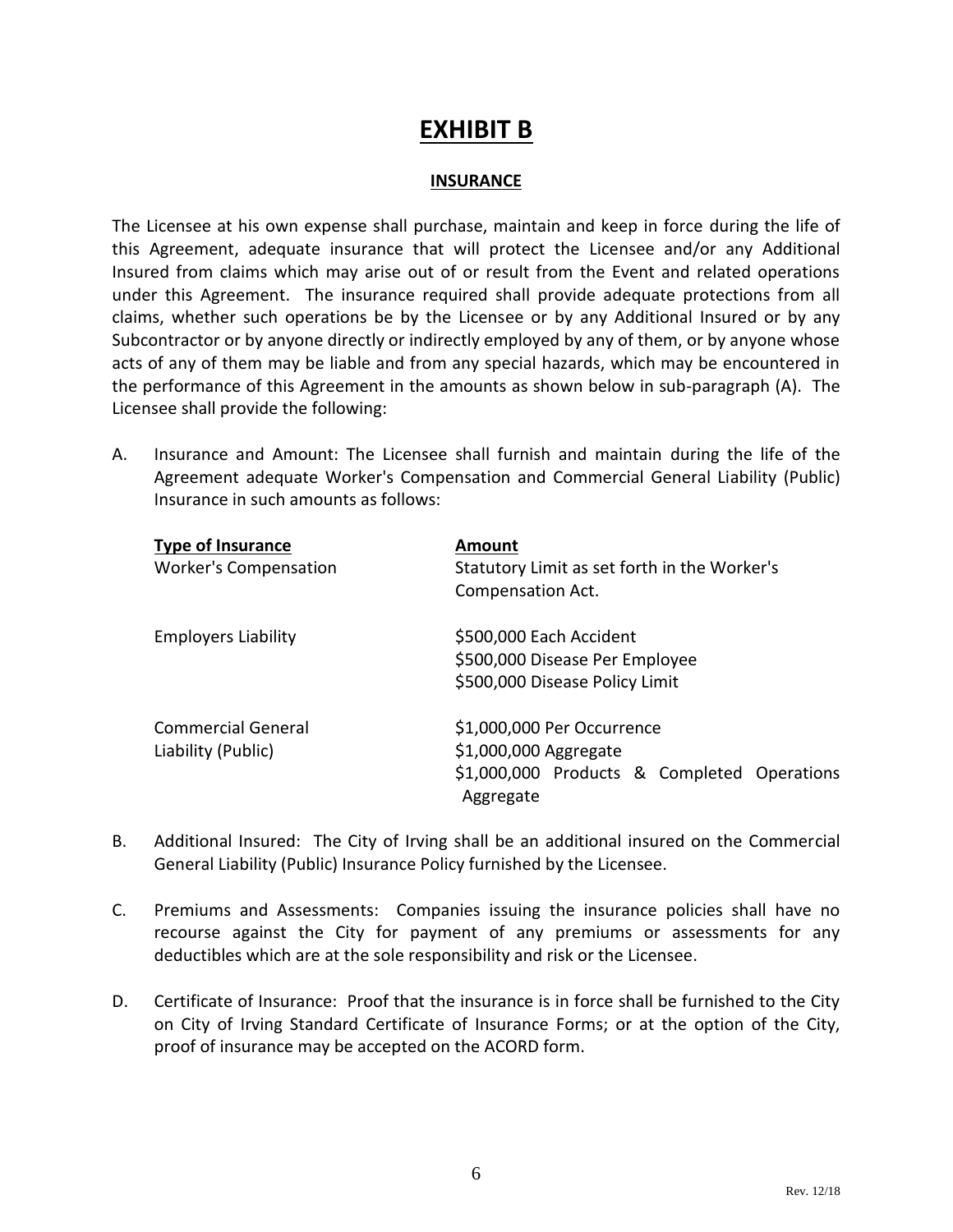- E. Primary Coverage: The coverages provided herein shall be primary and noncontributory with any other insurance maintained by the City of Irving, Texas, for its benefit, including self-insurance.
- F. In the event any insurance policy shown on the Certificate of Insurance has an expiration date that is prior to the Event, the Licensee shall furnish the City proof of identical continued coverage no later than thirty (30) days prior to the expiration date shown on the Certificate of Insurance.

The Licensee shall not use or access the PREMISES until the Licensee has obtained all the insurance required under this paragraph and such insurance has been approved by the City.